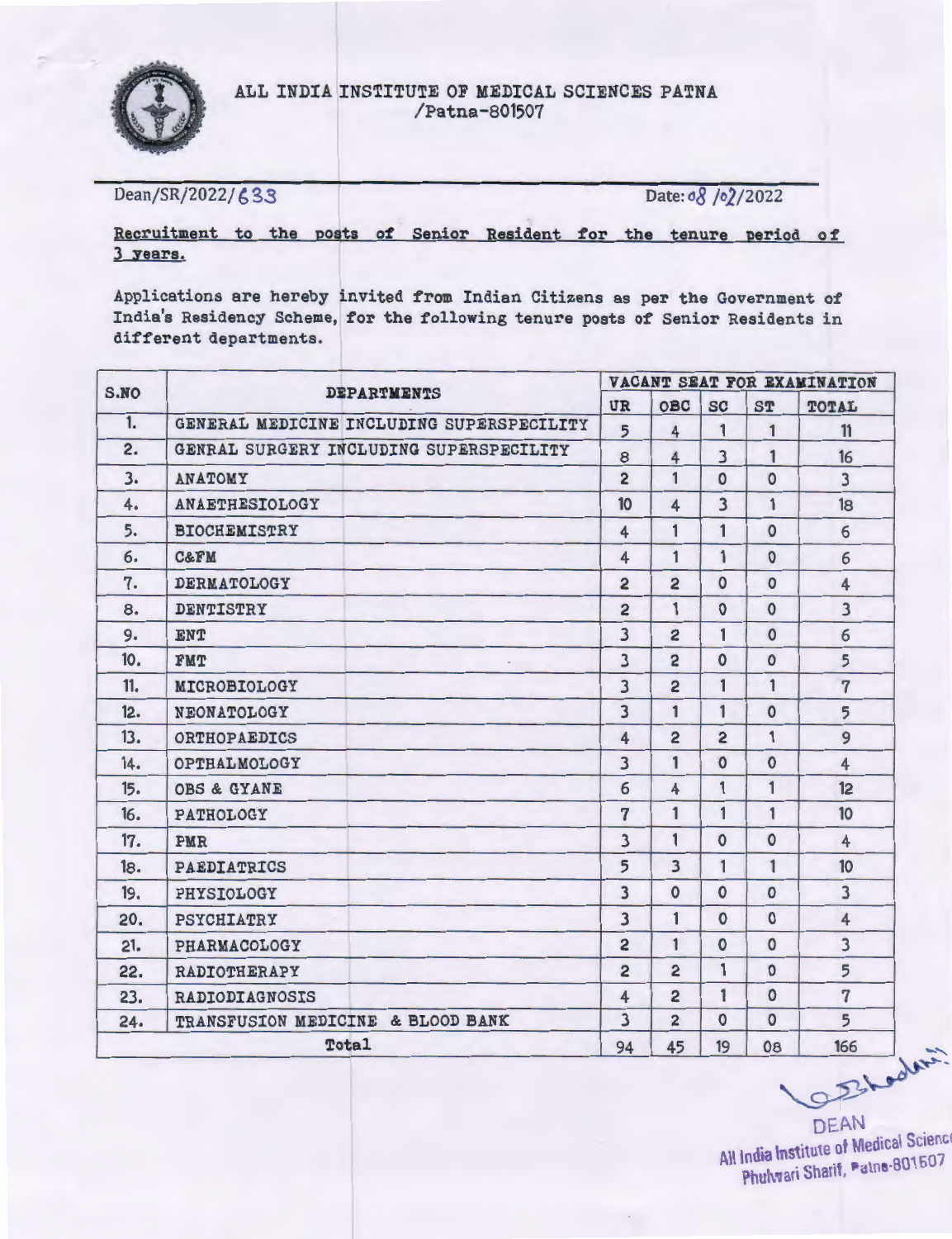

Dean/SR/2022/ 6 3 3 Date: Of *Date:* Of *Date:* Of *Date:* Of *Date:* Of *Date:* Of *Date:* Of *Date:* Of *Date:* Of *Date:* Of *Date:* Of *Date:* Of *Date:* Of *Date:* Of *Date:* Of *Date:* Of *Date:* Of *Date:* Of *Date:* 

Essential Qualification:

I. A Postgraduate Medical Degree viz.MD/MS/DNB/DM/M.Ch in their respective disciplines recognised by MCI/Institute of National Importance.

II. For Non-Medical Candidates (For subjects of Anatomy, Biochemistry, Physiology and Microbiology).

(a) The candidate should possess Medical M.Sc. qualification viz. Human Anatomy, Medical Biochemistry, Medical Microbiology, Medical Physiology, Medical Pharmacology Degree in the subject concerned.

- (b) Ph.D. in the subject concerned from a recognized University/Institute.
- III. For Dentistry

MDS from a recognised university.

- IV. To be eligible for selection for these posts, the candidate should pass the qualifying examination by 28.02.2022 & result should be declared to this effect on or before this date. The tenure of qualifying degree should also be finishing latest by 28.02.2022.
- v. In cases where result of qualifying examination is declared by 31.03.2022, their candidature will be considered.
- VI. The tenure of Senior Resident is for three years including any service rendered as senior Resident earlier on ad-hoc/regular basis. The appointment will be initially for a period of one year which is extendable up-to a period of three years on annual basis subject to satisfactory work and conduct.

### Age limit:

- I. For eligibility to apply for these posts, upper age limit will be 45 years. There is relaxation for SC/ST candidate's up to a maximum period of five years, for OBC candidate's up to a maximum period of three years. In case of Orthopaedics Physically Handicapped (OPH) candidates, age relaxation 'is up to maximum period of 5years for General Category, 8 years for OBC category and 10 years for SC/ST category candidates.
- II. For those applying for these posts after completing  $DM/M.C$ h courses, the upper age limit as on last date of receipt of application will be 39 years. The age limit is further relaxable for SC/ST, OBC & OPH candidates as above (I).

Os Ehoden?

DEAN ... All India Institute of Medical Science Phelwari Sharif. Patna-801507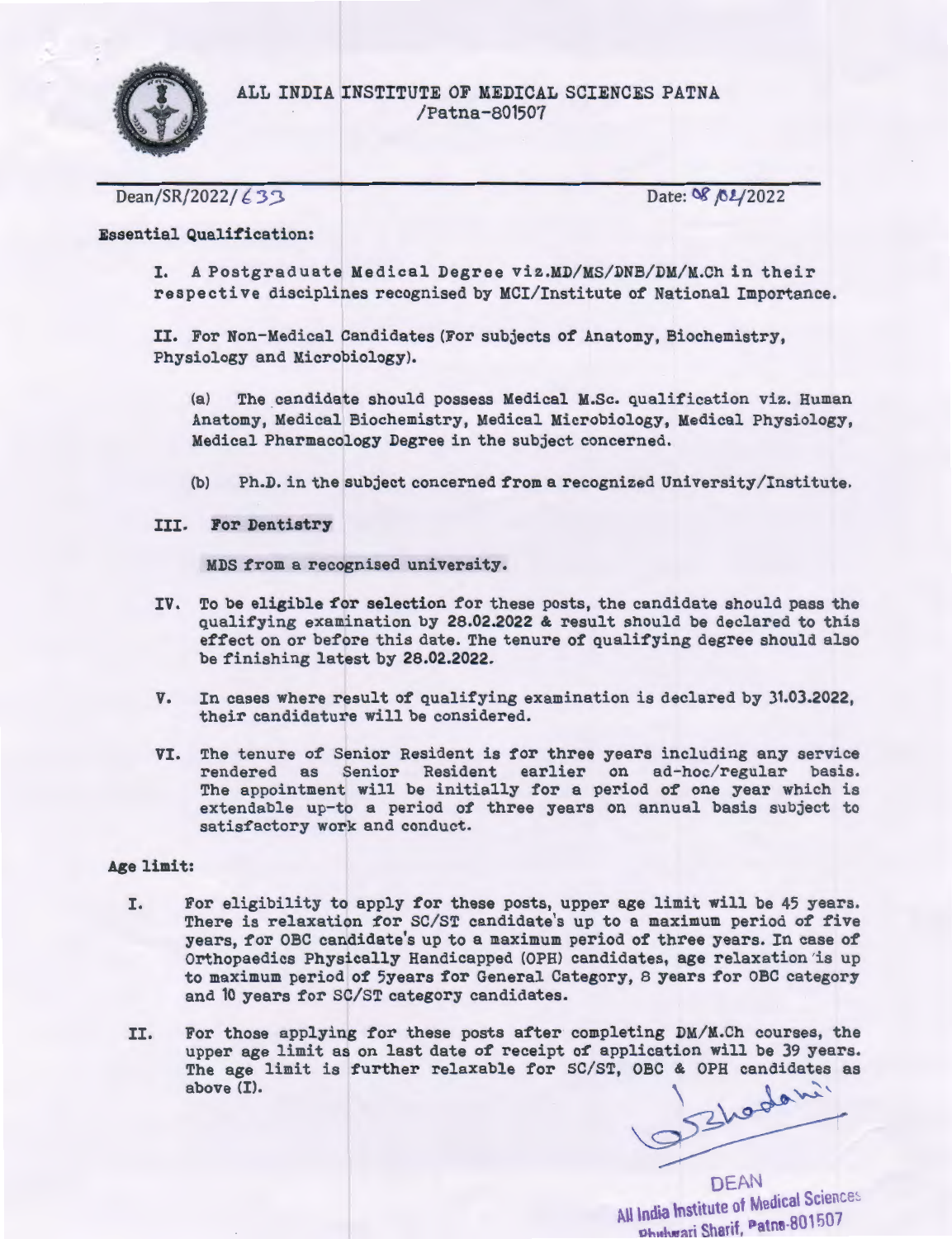

Dean/SR/2022/633

Date: 08/02/2022

#### Application Procedure:

- I. Prescribed format of application is available on the website of the Institute.www.aiimspatna.org.
- II. Candidates may apply for more than one department if they wish to, provided they fulfil the eligibility criteria. They will have to apply separately for each department along with separate application fee.
- III. Senior Residency at AIIMS Patna is a structured training programme which includes rotation in area (subspecialties /Super specialities) or any other considered appropriates for the completeness of training programme. Therefore Senior Residency in General surgery will include rotation in the specialities like Surgical Gastroenterology, Urology, Neurosurgery, CTVS, Surgical Oncology, Paediatrics Surgery and Burns and Plastic Surgery. Similarly Senior Residency in General Medicine will include rotation in the specialities like medical gastroenterology, neurology, nephrology, cardiology and Medical Oncology/Haematology.
- IV. Self-attested copies of certificates to be attached with application, in the sequence of' - Bank Draft of application fee, Date of Birth certificate, Medical council registration certificate, MD/MS/DNB/Ph.D./DM/M.Ch. Certificate, Caste certificate/OPH certificate (if applicable) and mark sheets of Final MBBS Examination.
- v. Duly filled up application along with above mentioned certificates should reach to Dean Office, All India Institute of Medical Sciences, Phulwarisharif, Patna (Bihar), PIN- 801507, through Speed Post/Registered Post/Courier ONLY. Last date of' receiving application is 28/02/2022 (5.00PM). While sending the application, the envelope should be super scribed: "Application for the post of Senior Resident  $(...$ Department....)".
- VI. Director AIIMS, Patna reserves the right to cancel advertisement at any point of time without assigning any reason thereof or to increase or decrease number of posts as advertised depending upon the Institutional requirement at the time.

Application Fees (Non-refundable):

- I. For PwBD Candidate: NIL
- II. General/OBC Category: Demand Draft of Rs. 1500/ (One Thousand Five Hundred only).
- III. SC/ST/Women Demand Draft Rs. 1200 (One thousand Two Hundred only). SC/ST/Women Demand Draft Rs. 1200 (One thousand Two Hundred only).

DEAN .... Le Lesieuto of Madical Science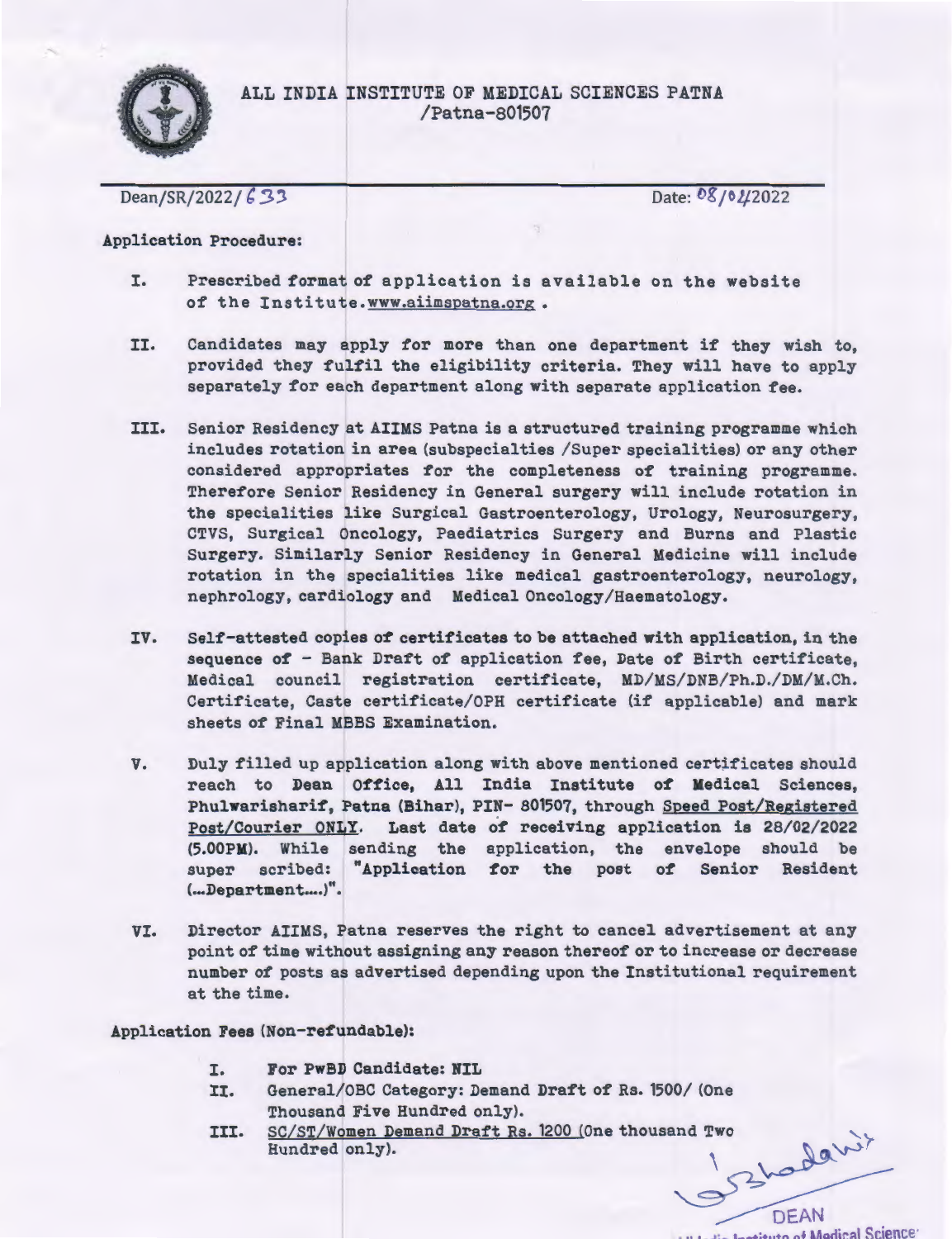

Dean/SR/2022/ *(.* <sup>3</sup>) Date: 08/<sup>8</sup>/2022

Fees Payment has to be done only by Demand Draftrin favour of "AIIMS, Patna" payable at Patna

Pay Scale:

- I. For Medical candidates level 11 of pay matrix with entry pay of Rs. 67,700 plus NPA plus other usual Allowances as admissible.
- II. For Non-Medical candidates NPA is not admissible.

Reservation (for SC/ST/OBC/OPH candidates):

I. Reservation will be as per Government of India rules.

II. Reservation for Orthopaedic Physically Handicapped candidates 4 % on horizontal basis in their respective categories.

III. Candidates applying in OBC/SC/ST category should possess the caste certificate issued by competent authority, valid for administration/Job in Central Govt. Institutions.

Selection Procedure:

I. "Written test MCQ of best response type" will be held for selection to the advertised posts of Senior Residents. It will be held on 08.03.2022. Dates of examination will be displayed in the due course on the institute's website: www.aiimspatna.org • (Written test will be held at AIIMS PATNA)

II. While every effort will be made to intimate the candidates regarding Exam/Interview schedule at the earliest, the responsibility lies with the candidate to check for the same on the institute website. All Candidates must provide phone numbers and  $E$ -mail / Fax number for faster communication.

III. Waitlisted candidates will be given offer to join in case of vacancy arising due to any reason. The waiting list will be valid for a period of 4months after declaration of the result.

IV. Those who have already completed 3 years of their Senior Residency are not eligible to apply.

v. Qualification/Experience and Age will be counted as on 28.02.2022.

VI. Qualification/Experience and Age will be counted as on 28.02.2022.<br>The final result will be displayed on the website i.e. www.aiimspatna.org and the method of the state of the state of the state of the state of the state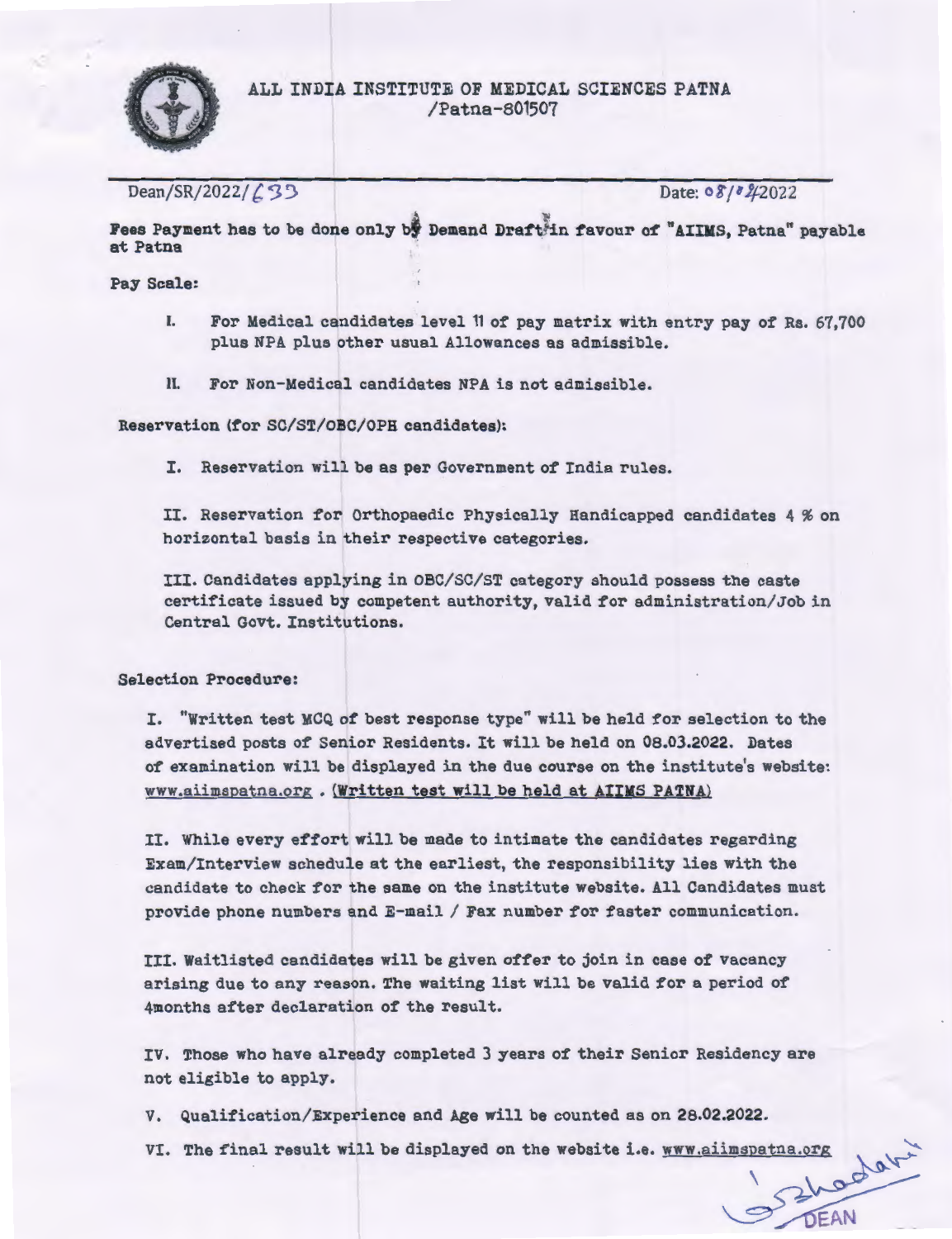

Dean/SR/2022/ $\angle$ 33

Date: 08 / 02/2022

Important Note for candidates:

I. Incomplete application and application received after the last date will be summarily rejected and no further communication in this regard will be entertained.

II. Accepted/Rejected application status may be posted on the website.

III. Attempts will be made to communicate the Exam/Interview schedule through e-mail and/or post. AIIMS Patna shall however not be responsible for non-receipt of such communication due to postal delay  $/$  non-receipt of email.

IV. Candidates are advised to check the institute website and/or their e-mail regularly.

V. It is mandatory to provide functioning e-mail ID and mobile number in the application form, that are in regular use.

Last date for receipt of Application form: 28.02.2022. I

inaborister.

DEAN (ACADEMICS) AIIMS PATNA DEAN All India Institute of Medical Science<sup>-</sup> Phulwari Sharif, Patns-801507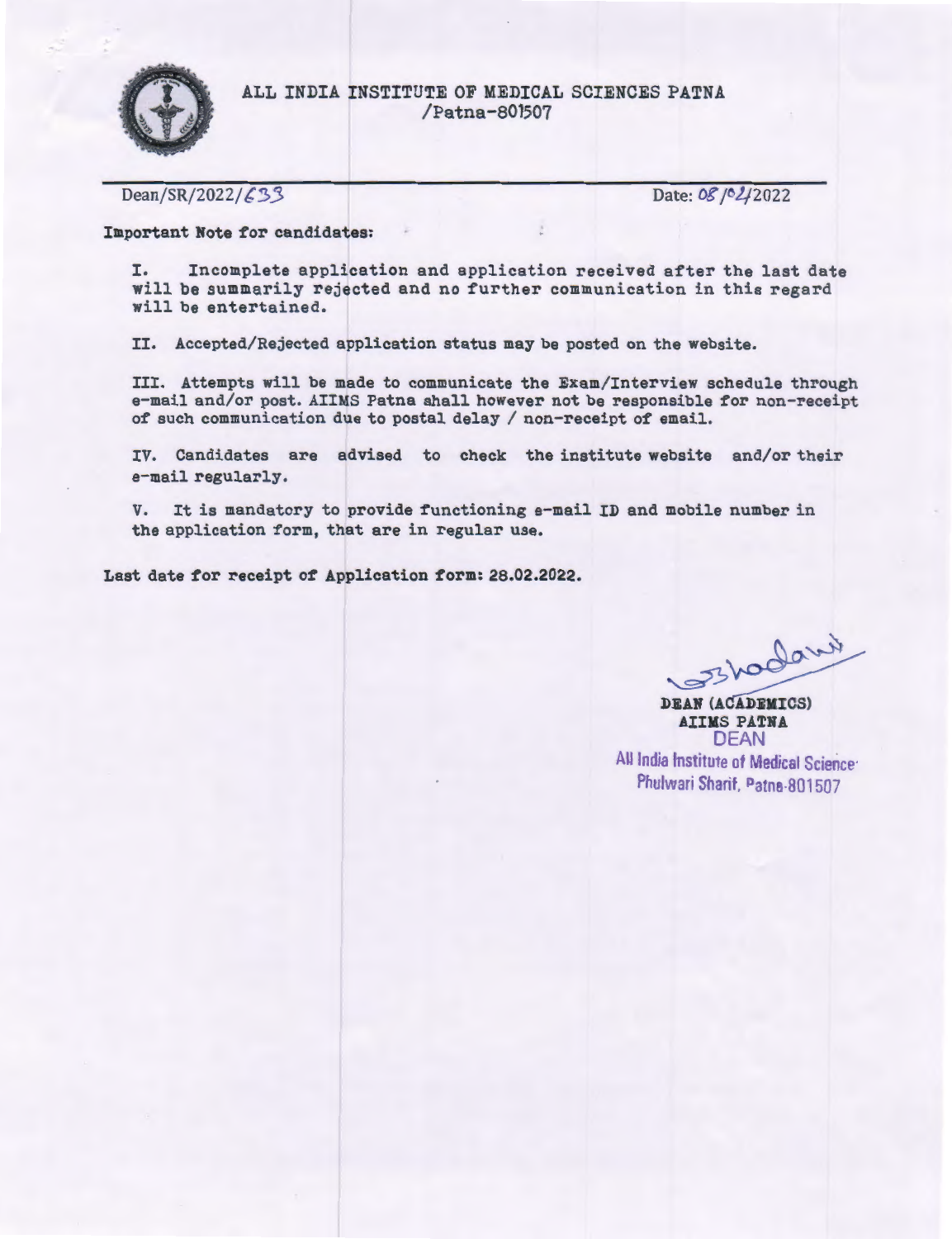

| Dean/SR/2022/633                                                 | Date: 08/04/2022             |                                    |
|------------------------------------------------------------------|------------------------------|------------------------------------|
|                                                                  |                              |                                    |
| ALL INDIA INSTITUTE OF MEDICAL SCIENCES PATNA                    |                              |                                    |
| Application for the post of Senior Resident                      |                              |                                    |
|                                                                  |                              |                                    |
|                                                                  |                              | <b>Paste Recent</b>                |
|                                                                  |                              | Passport<br><b>Size Photograph</b> |
|                                                                  |                              |                                    |
| Name of the applicant (In Block Letters) :_______<br>1.          |                              |                                    |
| Sex (Male/Female)<br>2.                                          |                              |                                    |
| Father's/Husband's Name<br>3.                                    |                              |                                    |
| Date of Birth and age (as on 28/02/2022)<br>4.                   |                              |                                    |
| Category (SC/ST/OBC/General)<br>5.                               |                              |                                    |
| Whether Physical Handicapped<br>6.<br>(Put √ in appropriate box) | : Yes $\square$ No $\square$ |                                    |
| Nationality<br>7.                                                |                              |                                    |
| 8. Address (In Capital letters)                                  |                              |                                    |
| Correspondence                                                   | Permanent                    |                                    |

9. Particulars of exam. Passed (MBBS/BDS onwards)

| <b>Name of Exam</b>    | Institute/College &<br>University | Month & Year of<br>Passing | No of Attempt |
|------------------------|-----------------------------------|----------------------------|---------------|
| <b>MBBS/BDS</b>        |                                   |                            |               |
| MD/MS/DNB/MDS /<br>PhD |                                   |                            |               |
| DM/MCh                 |                                   |                            |               |

EAN All India Institute of Medical Sciences Phulwari Sharif, Patne-801507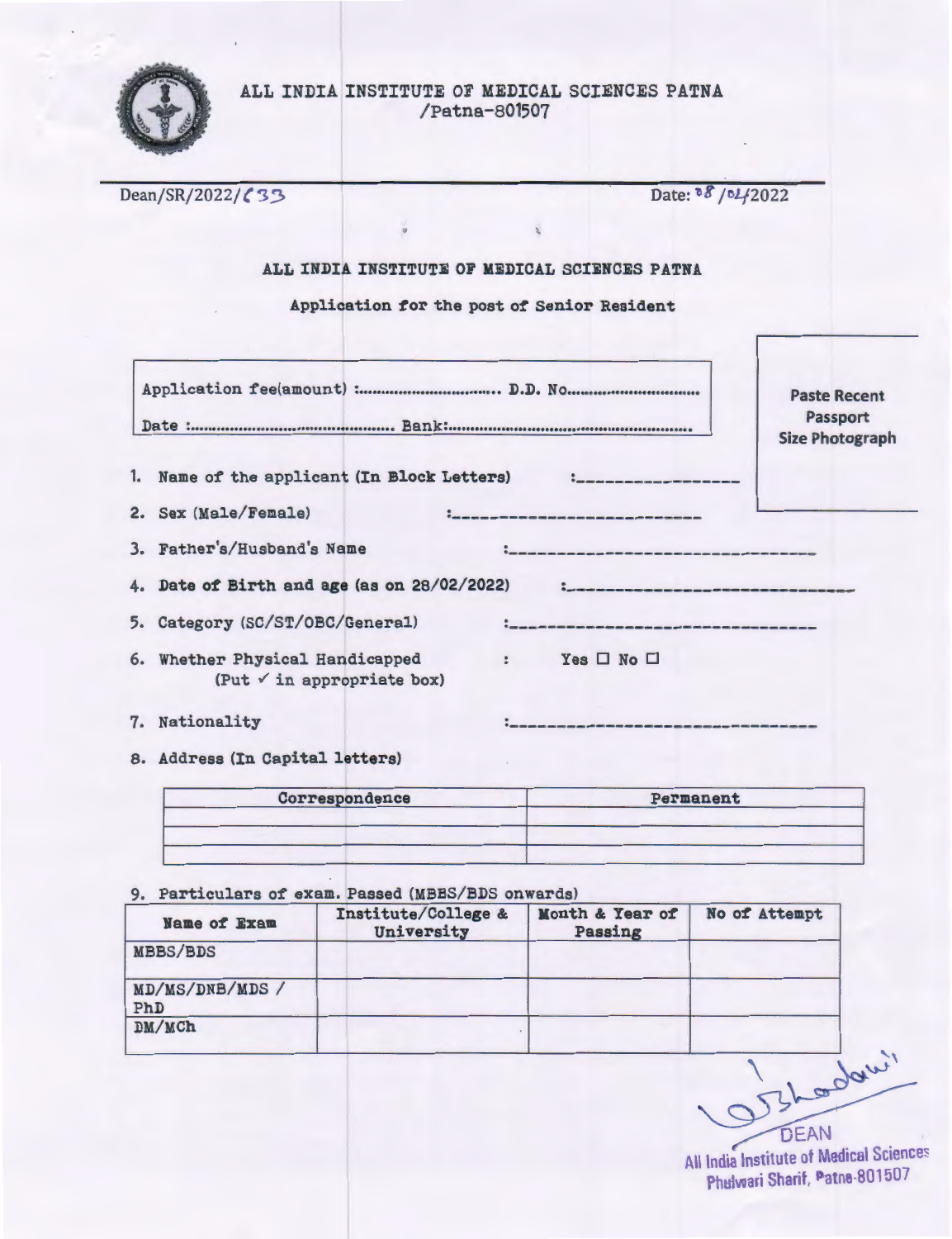

| Dean/SR/2022/693                              | Date: 08/02/2022                                                                                                                                        |
|-----------------------------------------------|---------------------------------------------------------------------------------------------------------------------------------------------------------|
|                                               |                                                                                                                                                         |
|                                               |                                                                                                                                                         |
|                                               |                                                                                                                                                         |
|                                               | $\overline{2}$                                                                                                                                          |
|                                               |                                                                                                                                                         |
|                                               | 10. Previous Experience as SR, if any : Yes(Duration)__________No______________                                                                         |
| 11. Permanent Medical/Dental Registration No. | , ________________________                                                                                                                              |
|                                               | (Provisional certificate will not be considered)                                                                                                        |
|                                               | 12. Demand draft No (To be attached with the application) : ______________<br>(Candidate must write his/her name & date of birth on the reverse side of |
| Demand Draft)                                 | (Demand draft must be drawn in favour of, "AIIMS Patna" payable at Patna.)                                                                              |
|                                               |                                                                                                                                                         |
| 13. E-mail address (mandatory)                |                                                                                                                                                         |
| 14. Mobile No. (mandatory)                    |                                                                                                                                                         |
| 1. Name of the applicant (In Block Letters)   | To be filled by the applicant                                                                                                                           |
|                                               |                                                                                                                                                         |
| 3. Department which applied for               |                                                                                                                                                         |
|                                               |                                                                                                                                                         |
|                                               |                                                                                                                                                         |
|                                               |                                                                                                                                                         |
|                                               |                                                                                                                                                         |
|                                               | For Office use                                                                                                                                          |
| Department                                    | -----------------------------------                                                                                                                     |
| Date of Exam                                  |                                                                                                                                                         |
|                                               |                                                                                                                                                         |
| <b>Reporting Time</b>                         |                                                                                                                                                         |
| Venue                                         | -------------AIIMS, Patna, Bihar-801507                                                                                                                 |